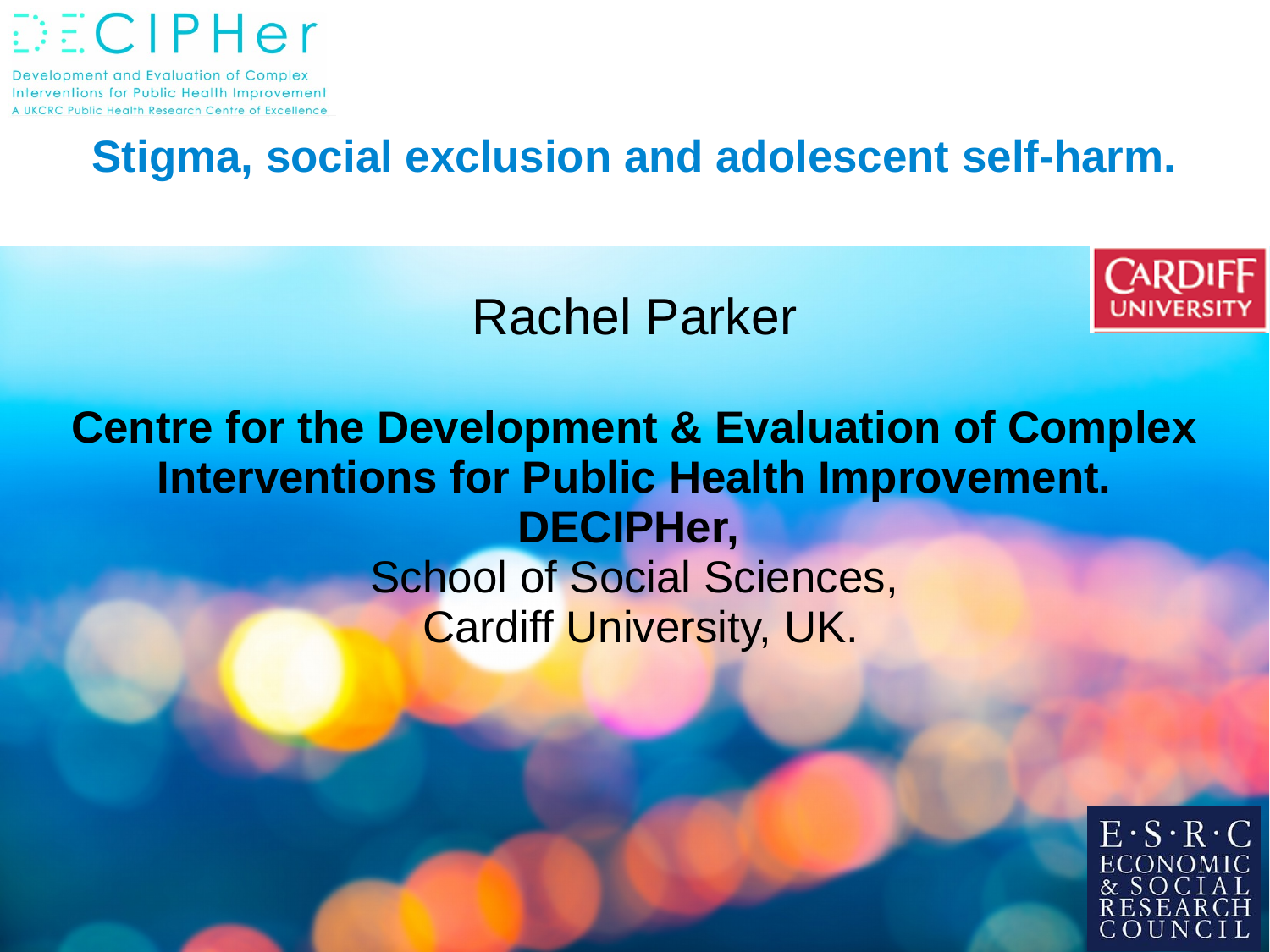

### **Stigma, social exclusion and adolescent self-harm.**

#### **Complex Intervention Design – Adolescent Self-Harm.**

Exploratory & context-based research work.

**Contextual Mechanisms.**

Critical Realism & Public Health Paradigm.

**Developing and** evaluating complex interventions:

new guidance



Medical Research<br>Council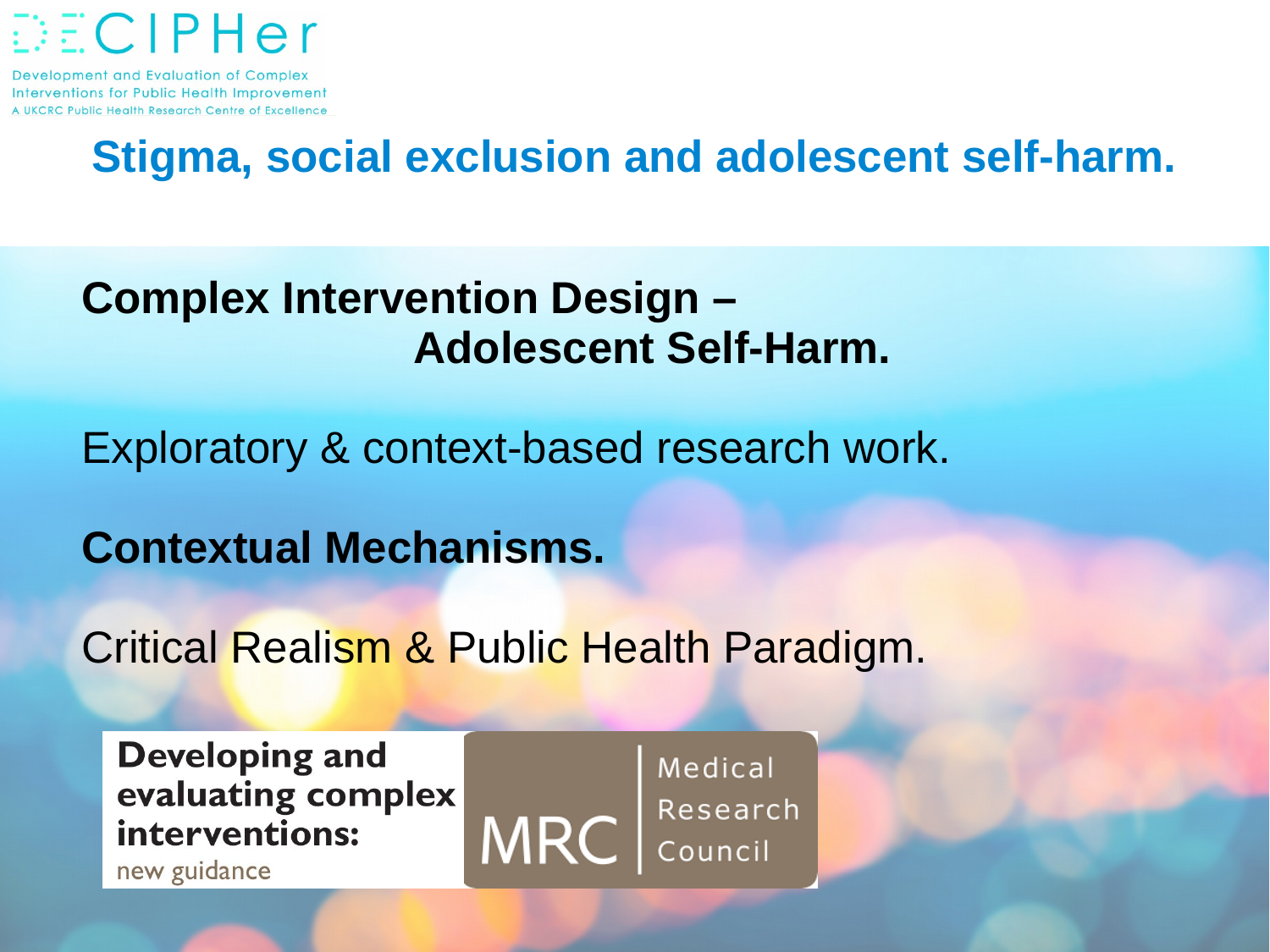

### **Stigma, social exclusion and adolescent self-harm.**

**Self-harm has a strong prevalence within adolescent populations in Europe.**

UK hospital admissions rising.

**"***Tip of the iceberg***" - majority of incidents hidden.**

Small % access hospital support.

**Cochrane Systematic Review – poor quality of evidence for clinical setting-based interventions**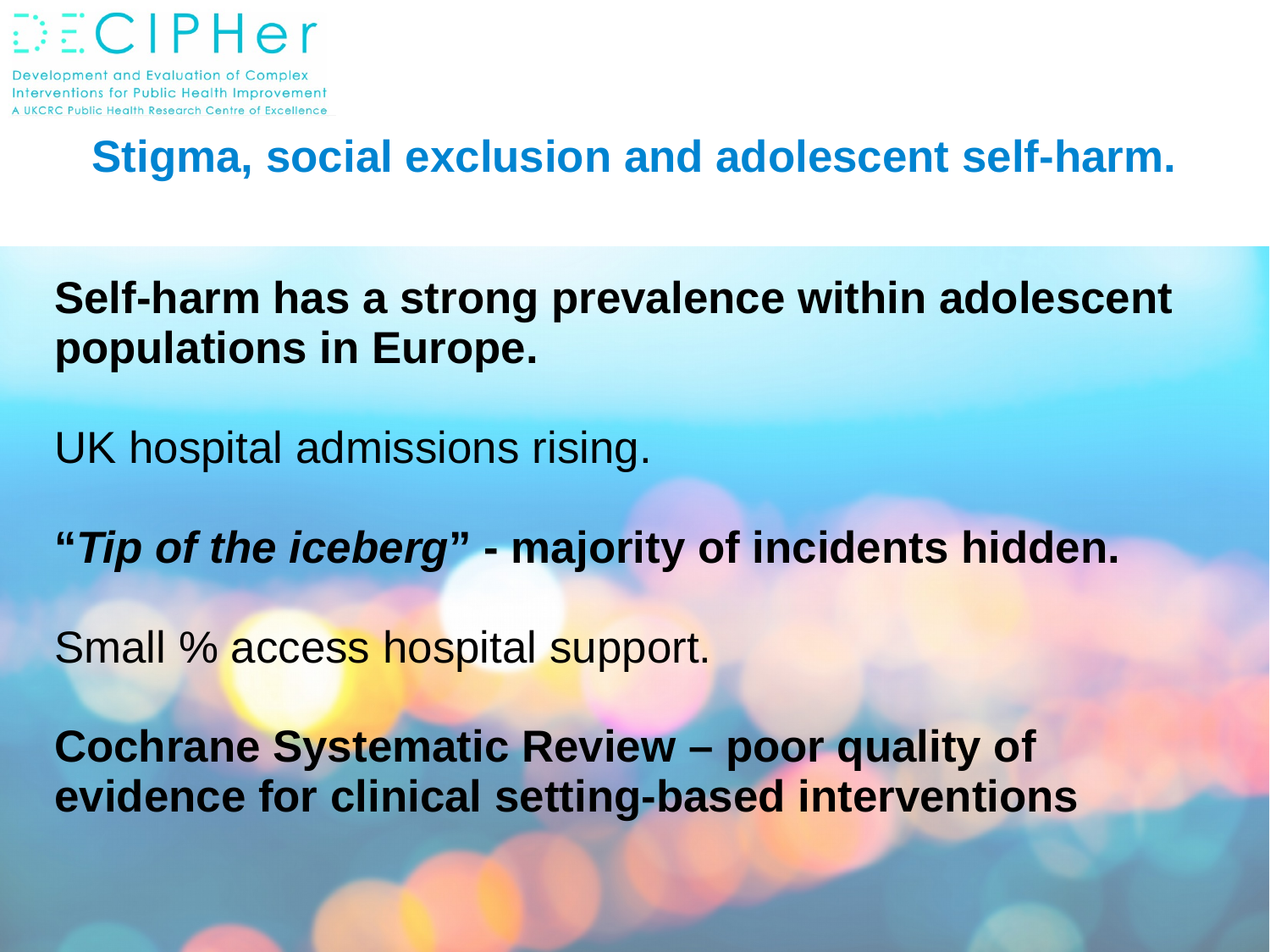

# **Stigma, social exclusion and adolescent self-harm.**

**Solutions?**

Use a collaborative approach with population group.

**Barriers: community-based, majority don't access public health settings.**

Small % access health services.

**For 13 yrs to 18 yrs, a community setting is the secondary school context.**

Exploration of school context, for access & research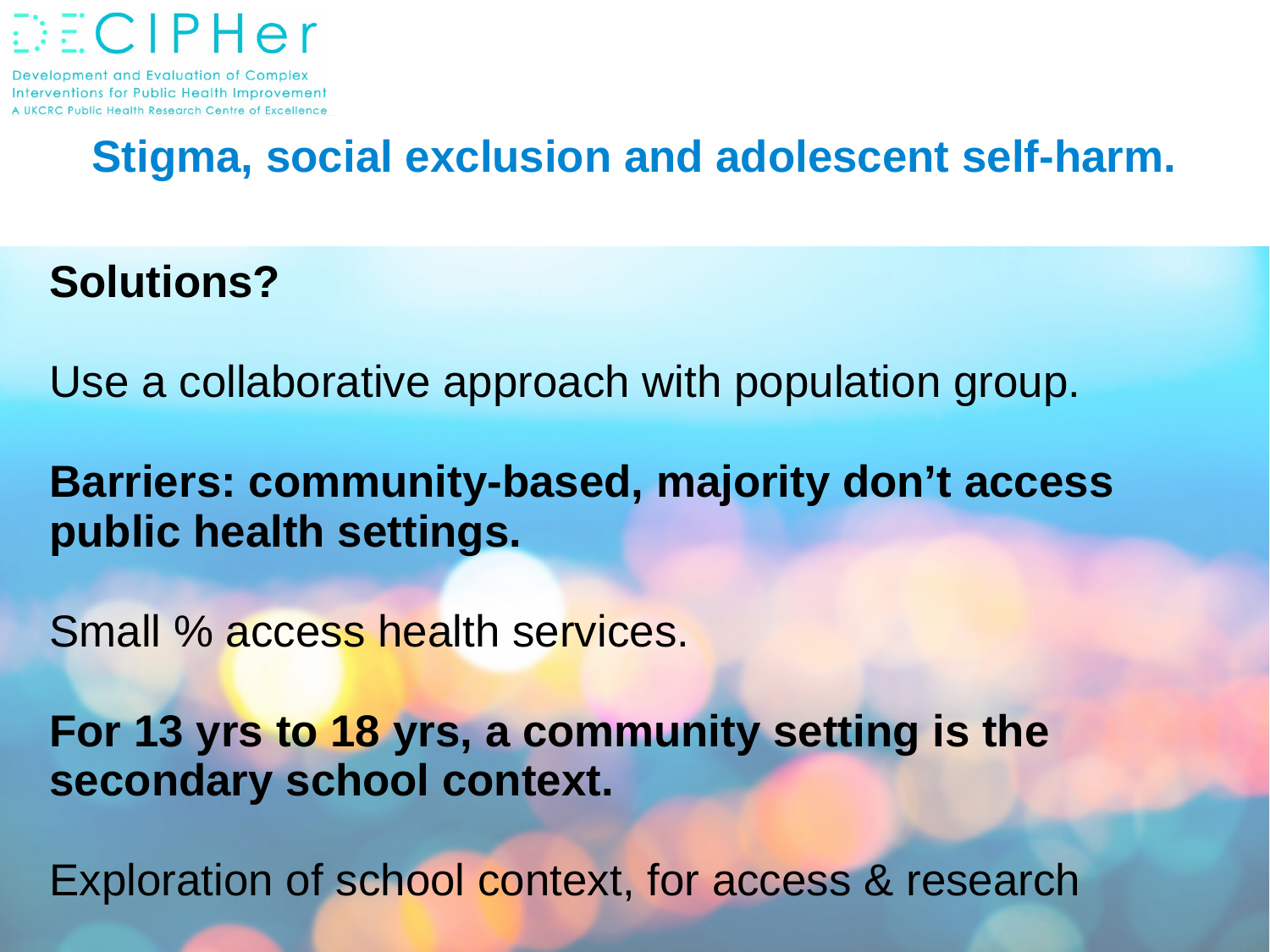

# **Stigma, social exclusion and adolescent self-harm.**

#### **2016 GW4 Research Consortium**

148 UK secondary schools surveyed – adolescent selfharm interventions & future support needs.

**UK schools do very little to prevent and/or raise awareness of adolescent self-harm.** 

Research gap - need to understand the school context.

**Explore contextual factors impacting whole-school preventative approach.**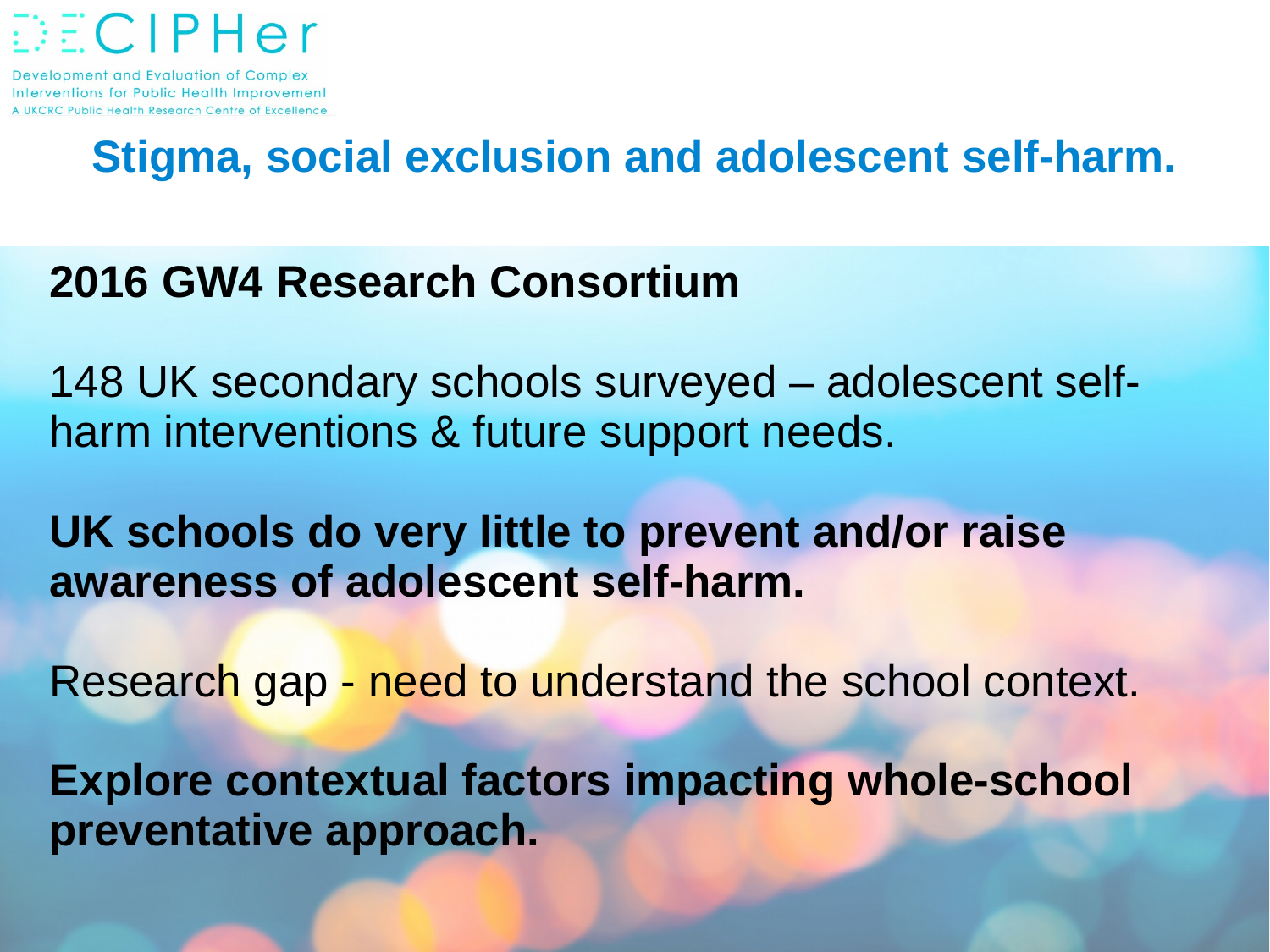

# **Stigma, social exclusion and adolescent self-harm.**

#### **Ethics**

Sensitive research topic e.g. pupils' experience of selfharm

**Potential for harm managed – safety plan.**

Working with schools for interview support system:counselling, safety protocols, informed consent, safeguarding.

**Age limit - 16+ years.**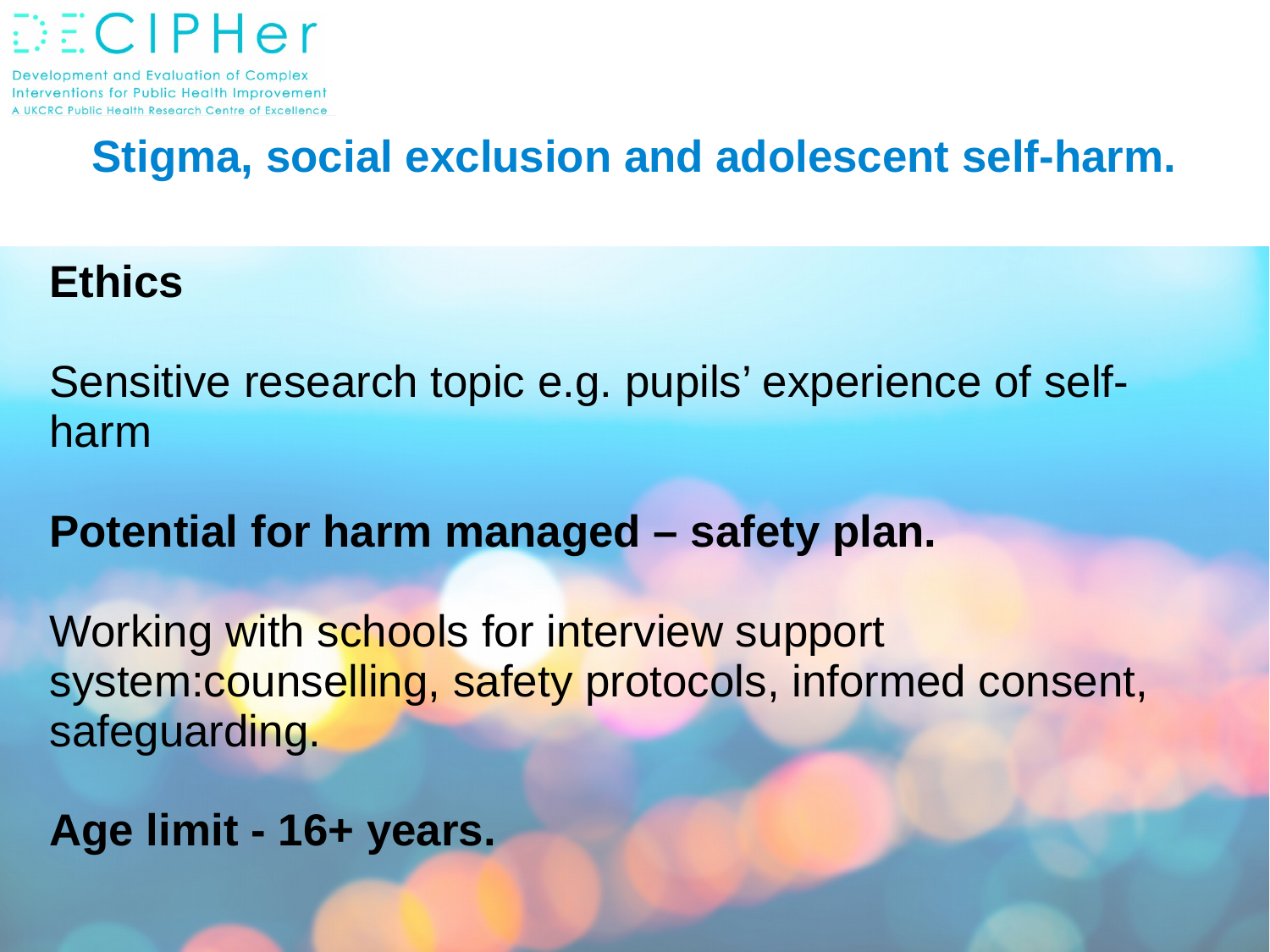

# **Stigma, social exclusion and adolescent self-harm.**

#### **Two secondary schools in Wales.**

Sampled for variation: geographical area; low/high school community socio-economic status; urban/rural).

**4 qualitative research group interviews (Participatory Appraisal)**

3 pupils with long term experience of self-harm. All other participants had encountered self-harm in pupils.

**Community-based appraisal.**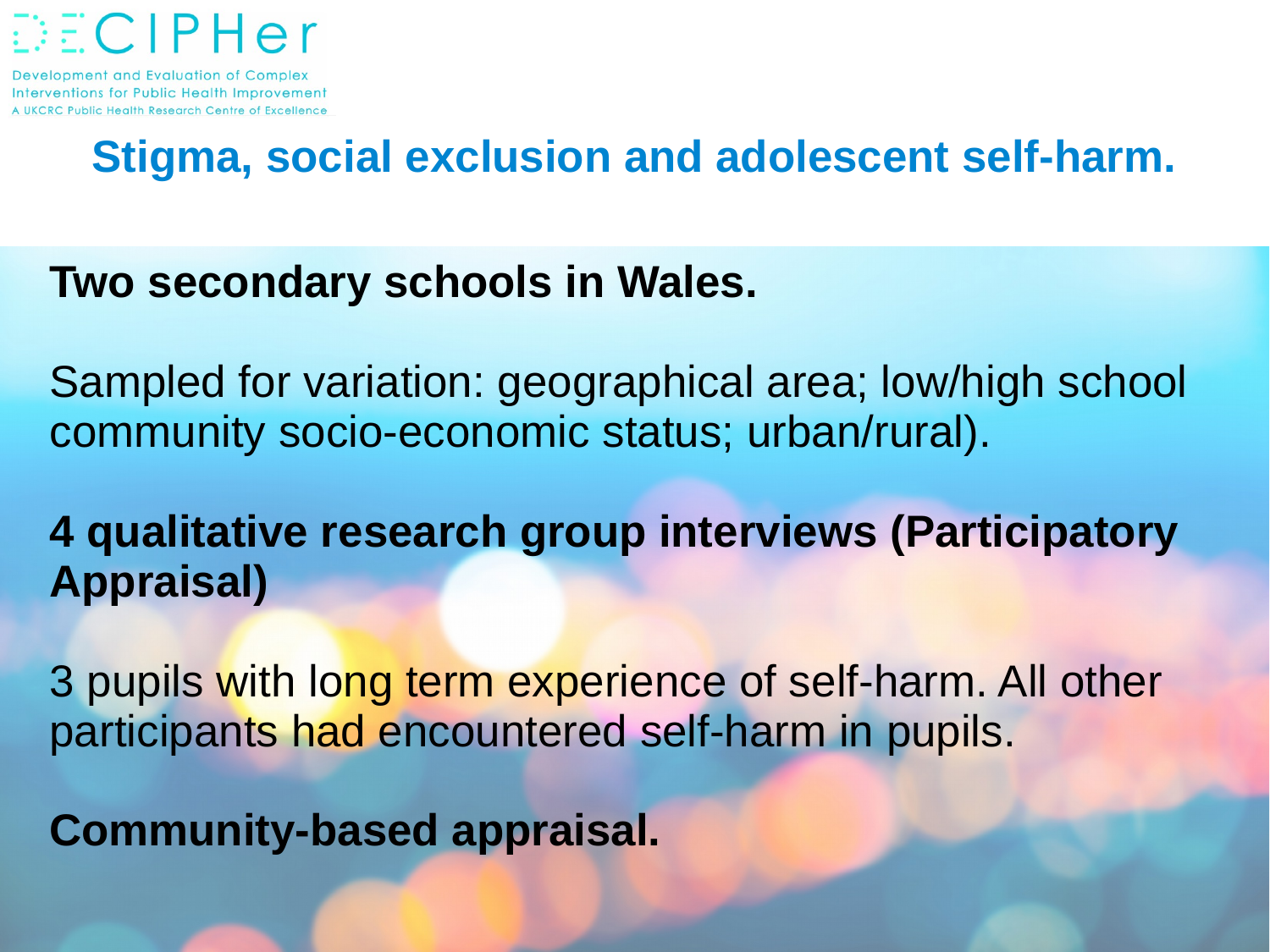

### **Stigma, social exclusion and adolescent self-harm.**

- **School context information analysis through grounded theory. Axial coding for context.**
- RESULTS = stigma model.
- **Social behaviours in school setting centred on adolescent self-harm were structured by stigma.**
- No whole-school preventative work is being undertaken.
- **CMO configuration: the school context (C) generated the mechanisms (M) of the stigma model = outcomes (O) whole-school topic exclusion.**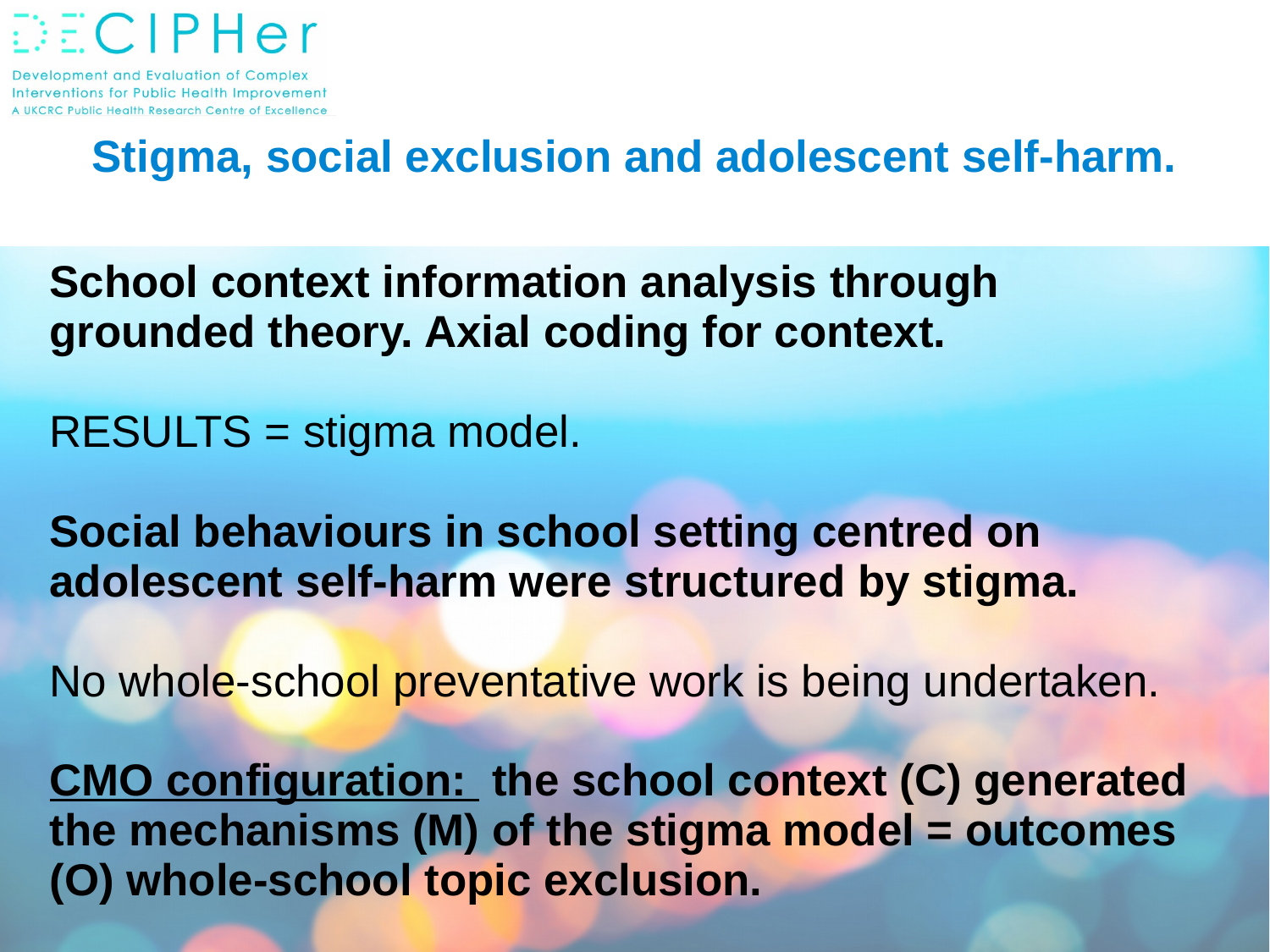

#### **Visual Key:**

A visual representation of the stigma model & its main categories "permeating" the school context.

#### **MAIN CATEGORIES**



**SCHOOL CONTEXT & PERMEATION** Stigma permeates the school context, influencing socio-cultural behaviours in relation to adolescent self-harm.



# DECIPHer

Development and Evaluation of Complex **Interventions for Public Health Improvement** A UKCRC Public Health Research Centre of Excellence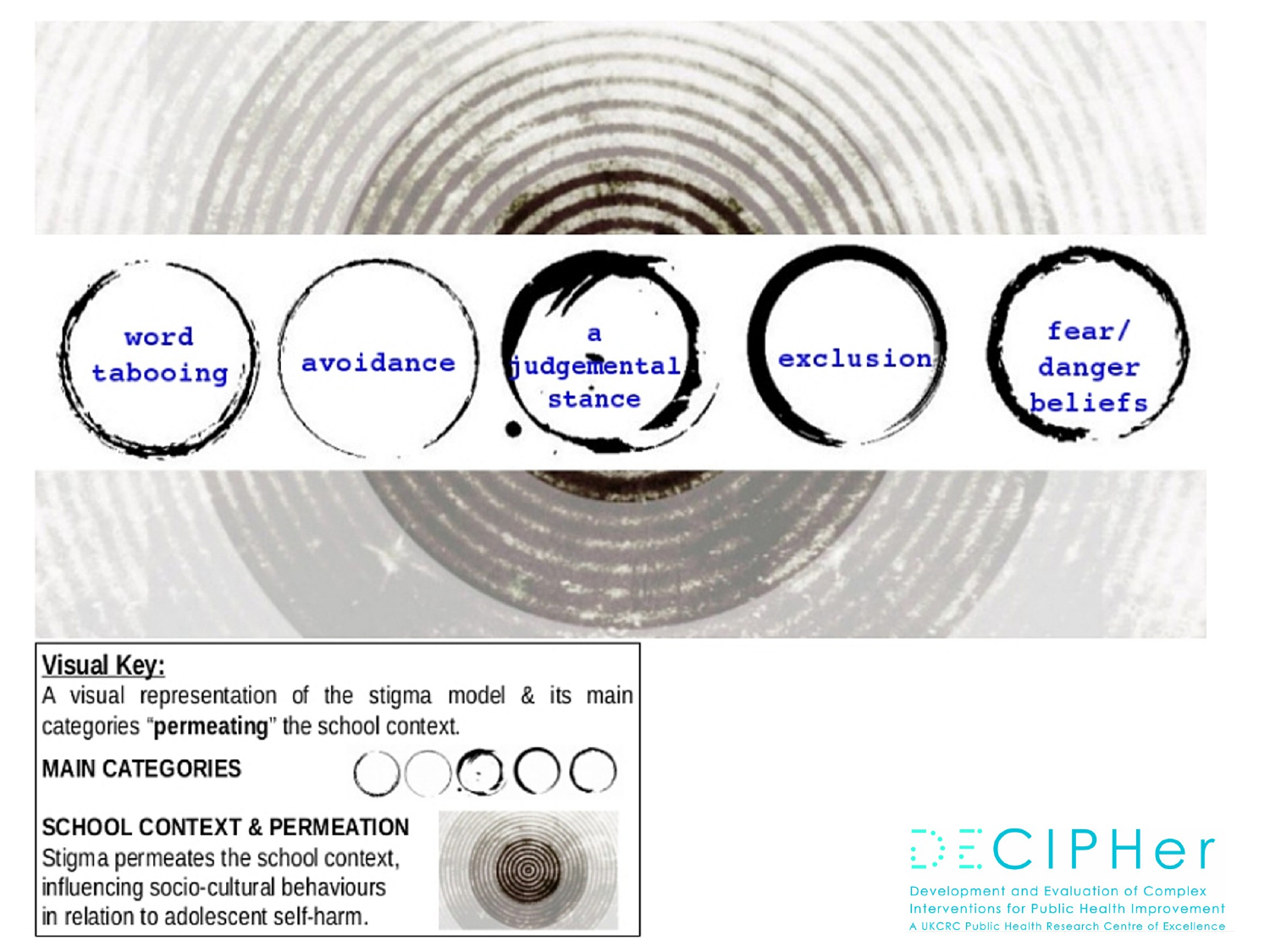

# **Stigma, social exclusion and adolescent self-harm.**

#### **Why important?**

Model delivers the key social-based stigma behaviours in the school context.

**Potential harms to adolescent self-harm population group in schools that compromise their well-being.**

Stigma behaviours can be targeted for intervention.

**Findings align with the GW4 research from 148 UK secondary schools. Potentially wide-scale stigma.**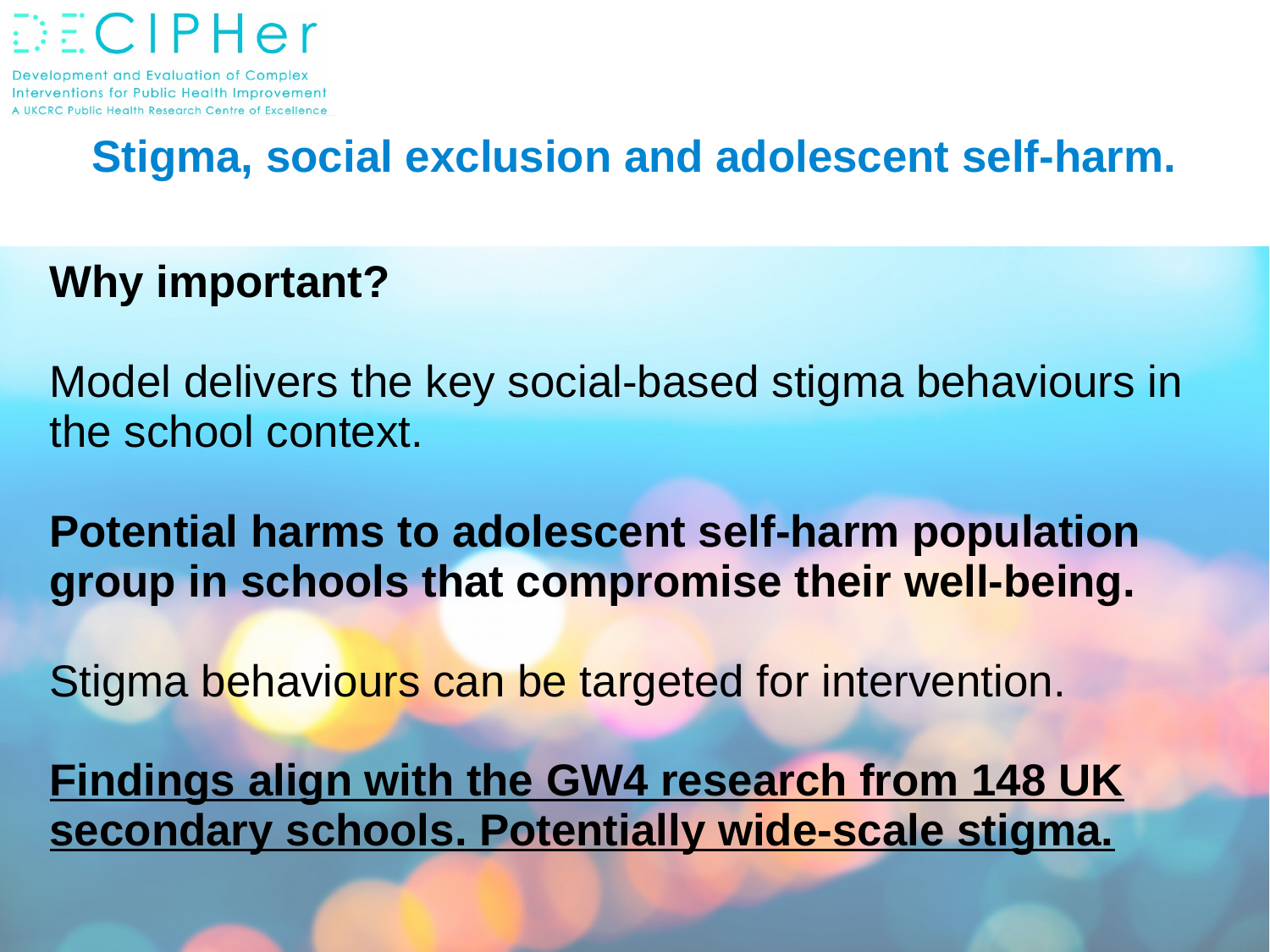

### **Stigma, social exclusion and adolescent self-harm.**

# **Word tabooing.**

Use of the word 'self-harm' avoided.

#### **Subcategories: replacement words; long pauses; physical discomfort gestures.**

*Pupil 1*: That's the thing. It's (i.e. adolescent self-harm) very awkward to talk about in, like, every sense of the word. I think that's just been from how it's been dressed for so long in society… a lot more people will be like it's less taboo to speak about it in an educated way, but it's still awkward.

*Pupil 2:* There is like, even though more people are talking about it there is still negative ideas surrounding it obviously. Umm... … but it's ... it's very difficult to talk about in school, because it is not talked about.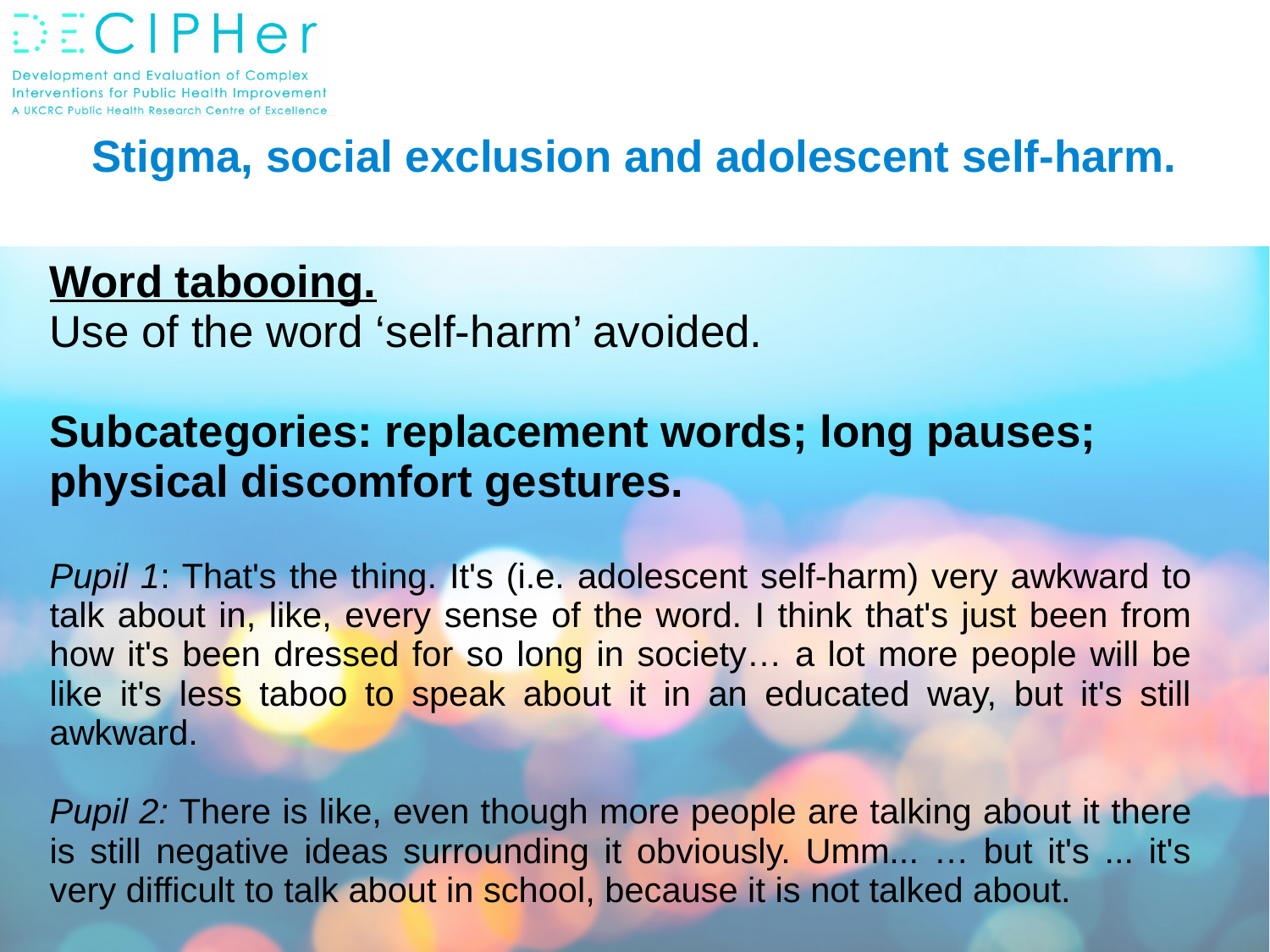

# **Stigma, social exclusion and adolescent self-harm.**

# **Avoidance (individual).**

Social interaction based behaviours on an individual level used to physically avoid or limit contact with self-harm.

#### **Subcategories: refusal to engage with the topic; physical distance; social exclusion; specialists.**

*Staff member:* It's very difficult, because everyone is very aware of their safeguarding responsibilities. So it's kind of running counter to that. It's a bit of a subtle one really. I think it might come down to feeling unskilled. In kind of ... just ... you know … what am I dealing with, and maybe feeling very apprehensive about the whole thing. And so perhaps that creates a sort of distance there. Without you wanting to distance. But ... um ... it's just like a whole can of worms ... that really you are thinking, 'Oh my God, how do I deal with this, without making it a lot worse?'.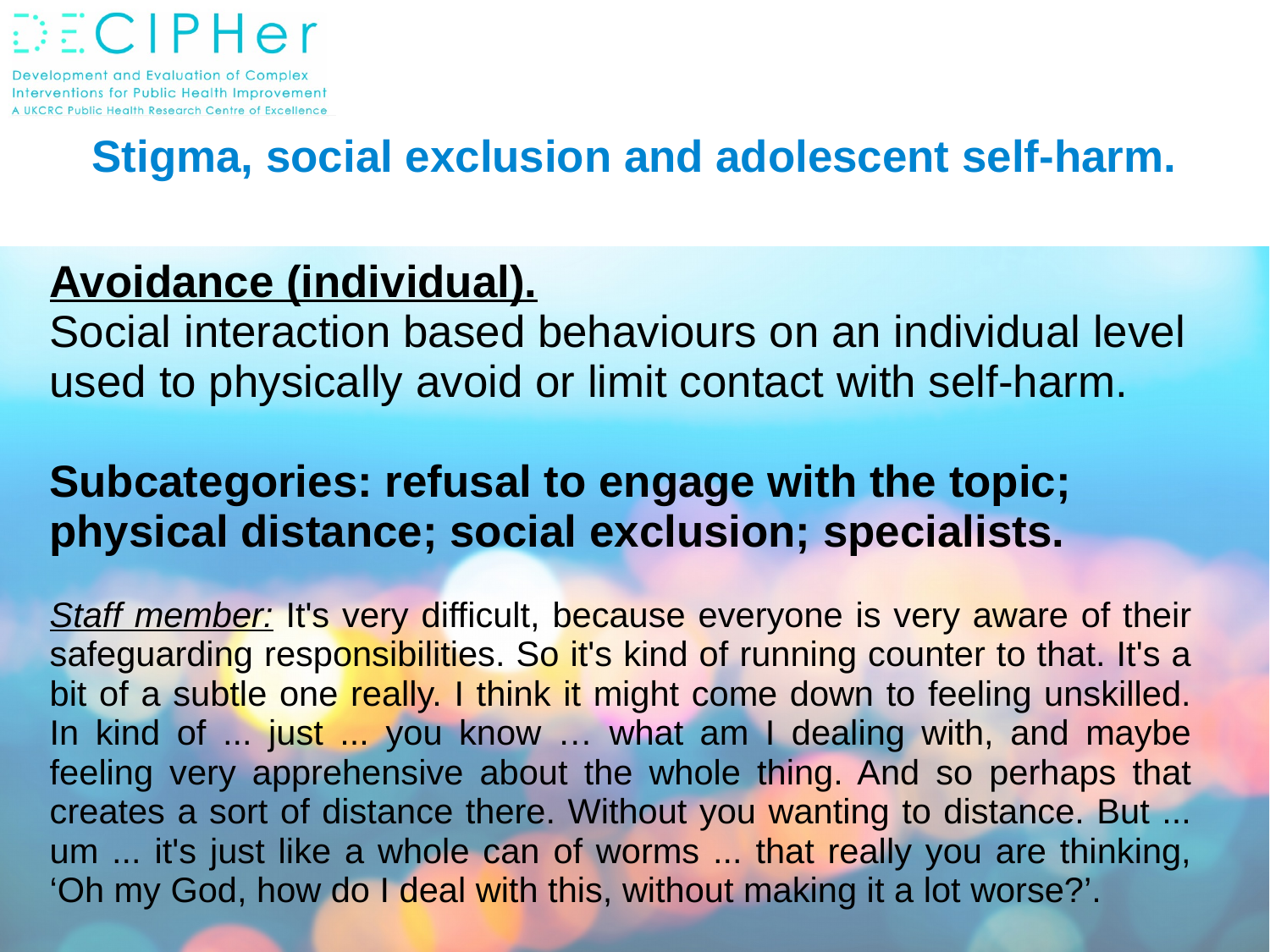

# **Stigma, social exclusion and adolescent self-harm.**

#### **A judgemental stance.**

Use of negative judgemental behaviours.

# **Subcategories: minimisation; negative joking; direct criticism.**

*Pupil 1:* 'Someone' wasn't having a great time. So that 'someone' went to the head of year, had a full blown meltdown, and just said, 'I can't do it any more. I'm done'. And she literally said, 'Oh don't say that, year 10 have it harder' ... some people don't realise when they feel like that that they've got a problem. But at that point, that person knew they needed help ...Because what they were thinking was not right. They were like, 'I can't...'. To be brushed off like that...

*Pupil 2:* A student was in a lesson...they told the teacher that they were seriously going to end their life that day. And the teacher responded with, 'is that going to take time away from doing your coursework?'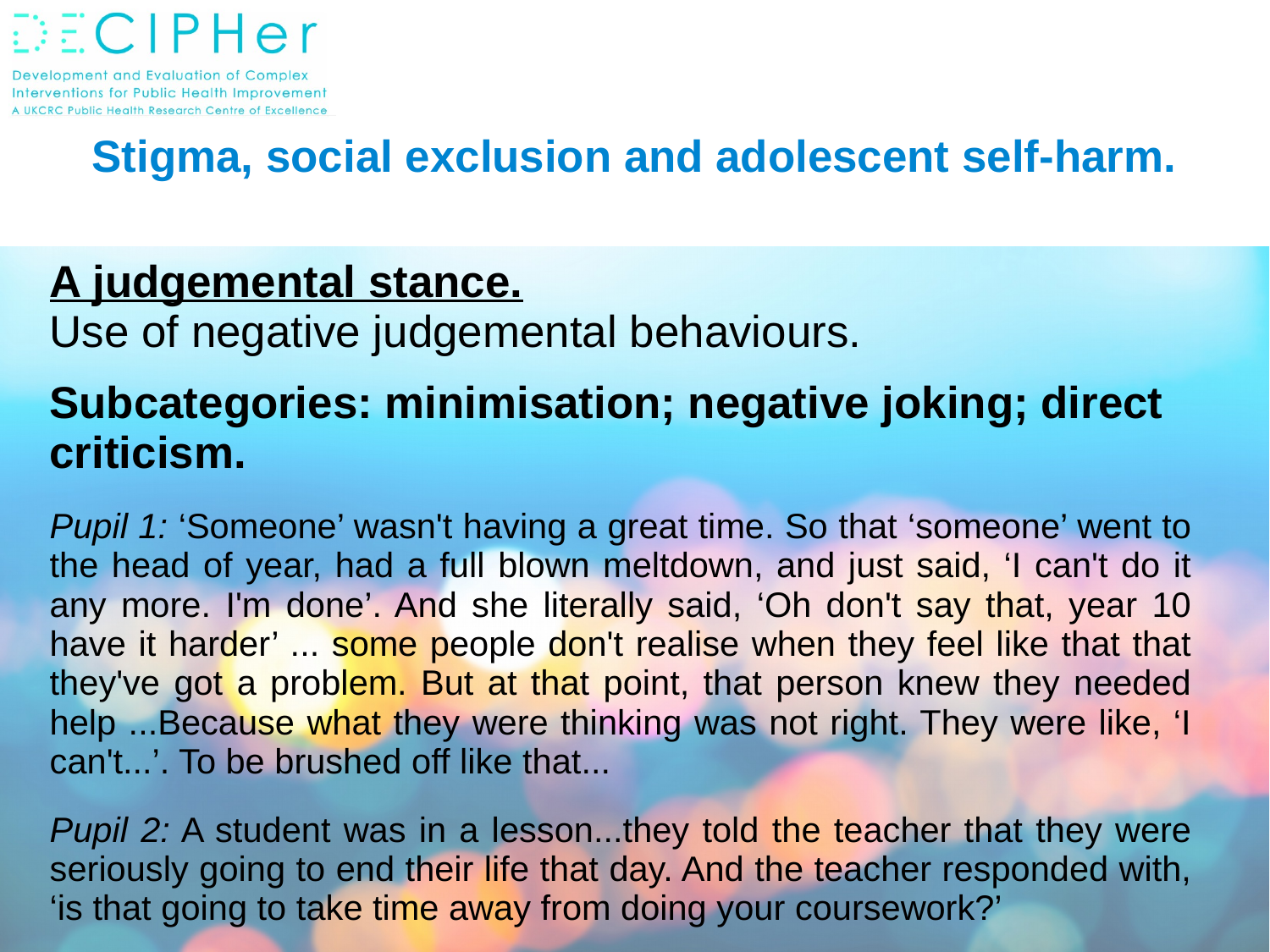

# **Stigma, social exclusion and adolescent self-harm.**

#### **Exclusion**

No reference to topic in whole-school public discourse.

#### **Subcategories: topic not taught about; training not delivered; no public information about topic.**

*Staff Member:* A pupil ... she had what I call the superficial cuts, but she also had the vertical deep cut, which to me said something else. I haven't got the training to say, it's just what I've picked up from reading and learning... She was upset, and couldn't cope with the fact that it didn't work. And how she knew this, is because she watched on YouTube how to do it, to make it work. So pupils have all these tools at their disposal, where they can actually learn very quickly, exactly how to do it, where to do it.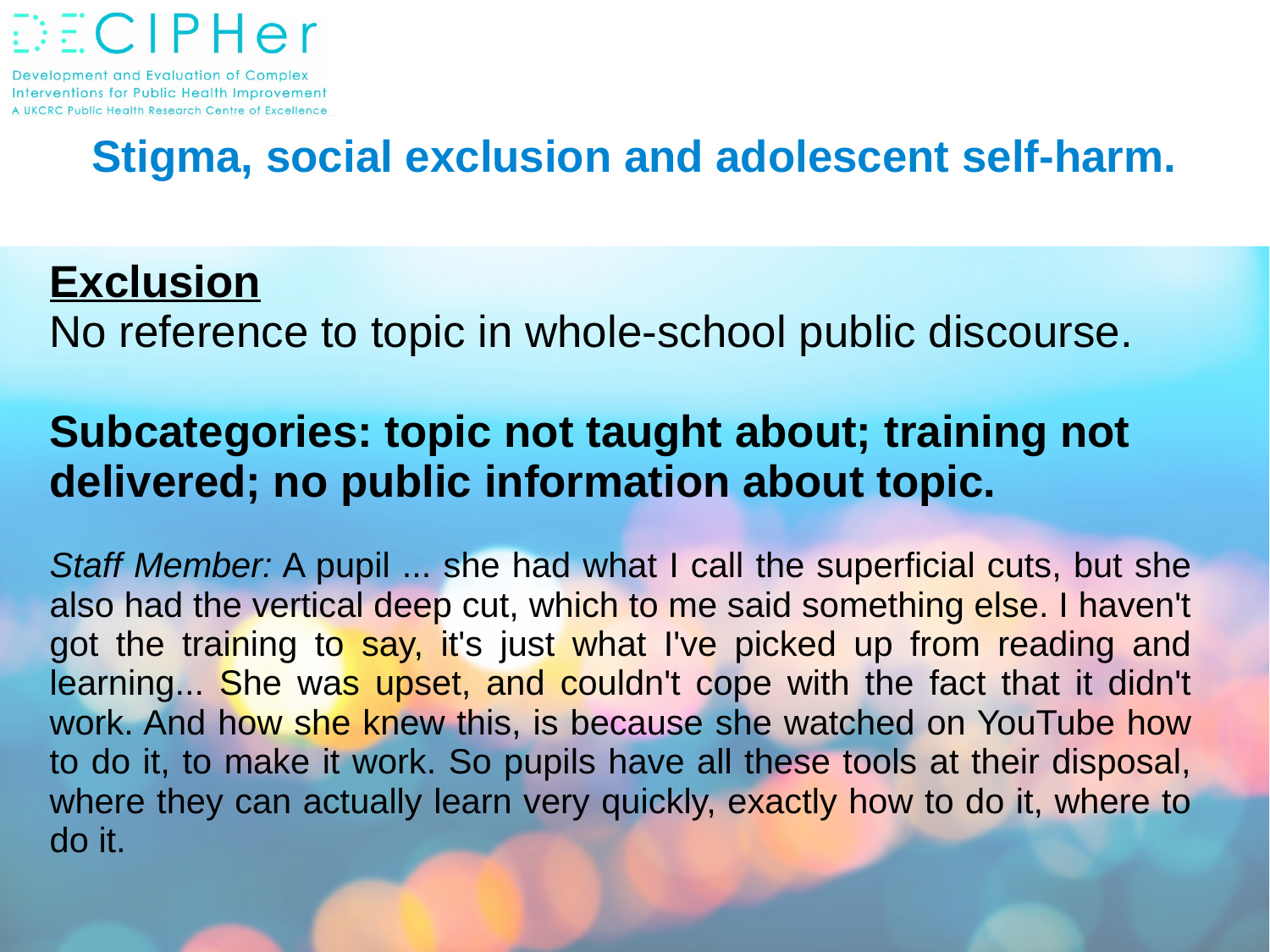

# **Stigma, social exclusion and adolescent self-harm.**

#### **Fear and/or danger beliefs**

These negative beliefs stem from the topic of self-harm.

### **Subcategories: dangerous topic, can't be safely taught about in schools; stigma fear; panic response.**

*Pupil 1:* People can have a tendency to hold it (i.e adolescent self- harm) against others, to be like, 'Oh, I know this about you'. It's like if you had a secret, and somebody knew it about you, that does give them power over you...

*Pupil 2:* But like in year 7, something happened, it went round everyone, and she got called in to the office. And literally she got checked all over her body...

*Pupil 1:* It was very invasive. Like, not to like talk to her parents, nor to talk to her about it, or ask her any questions, it was just to go straight in to that.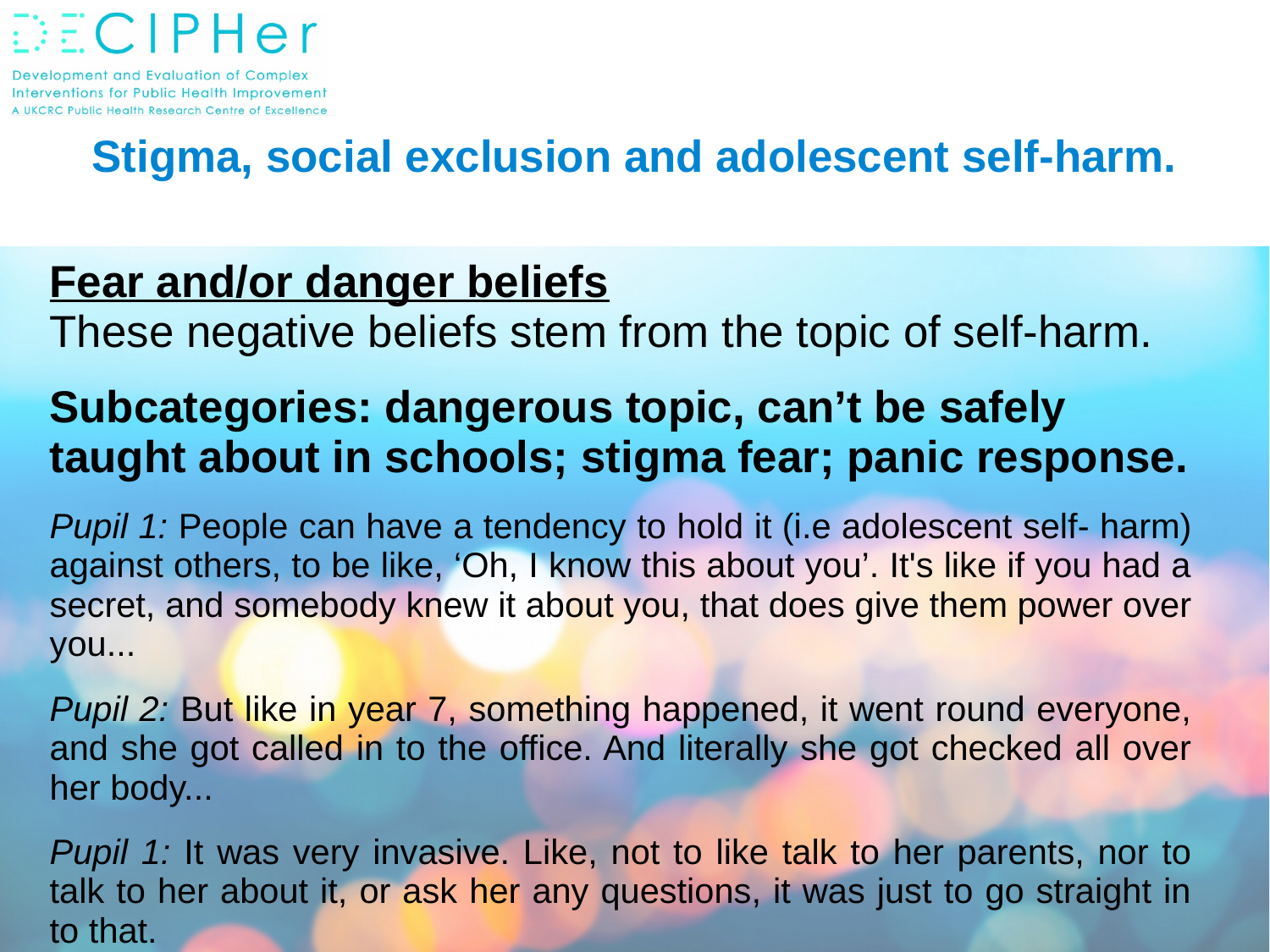

# **Stigma, social exclusion and adolescent self-harm.**

**Discussion (1)** Topic excluded - no whole-school preventative approach.

**Study findings may explain why – stigma.**

Model shows ubiquitous nature of stigma, in a specific context.

**Reveals the specific characteristics of public stigma surrounding adolescent self-harm.**

Limited research area.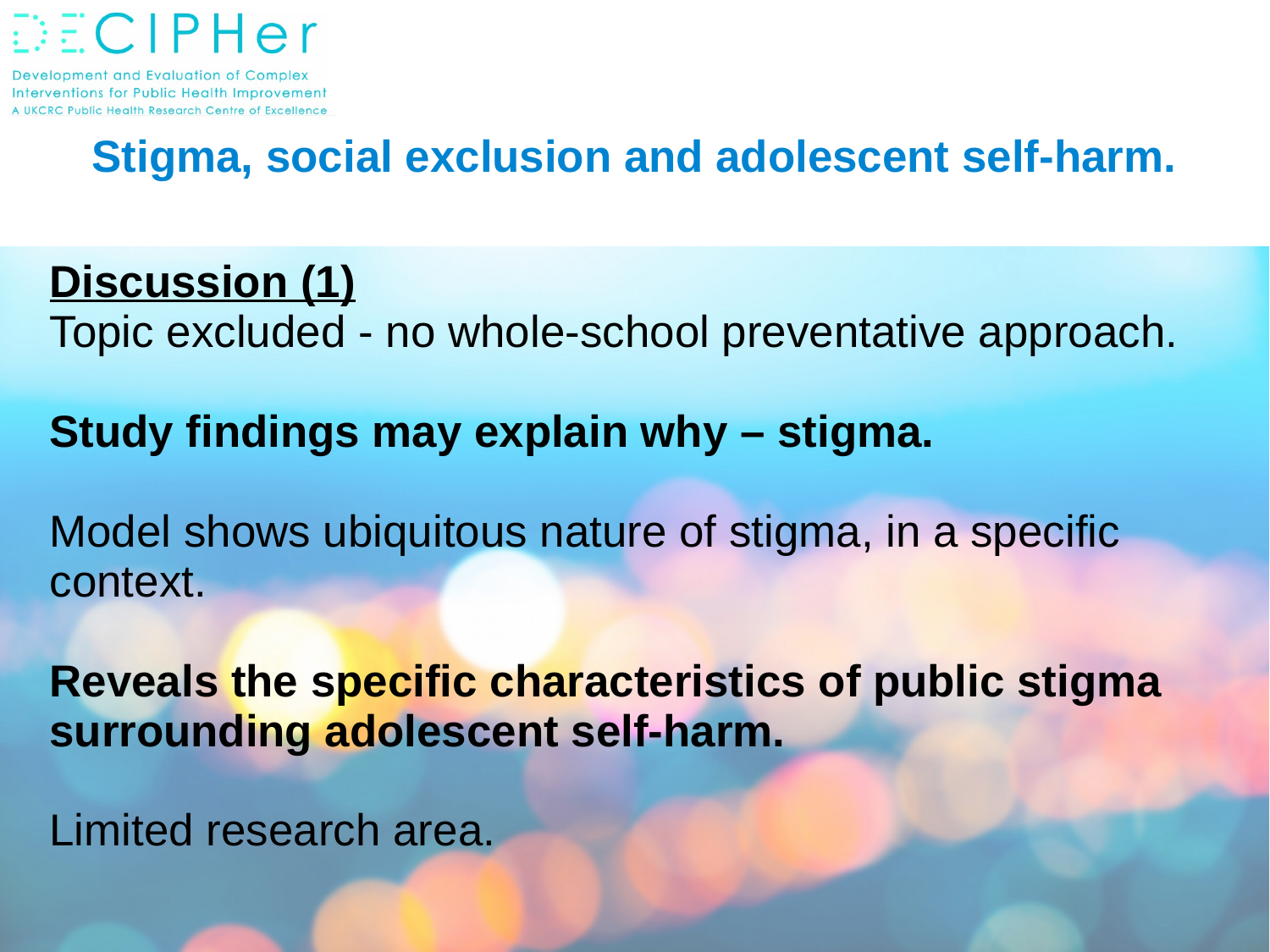

# **Stigma, social exclusion and adolescent self-harm.**

- **Discussion (2)** Consequences – social exclusion & health inequalities.
- **Adolescent self-harm is a powerful stigma marker.**
- Discrimination against the population group.
- **Negative impact on pupils' health trajectories at critical times.**
- Larger scale further research project now taking place.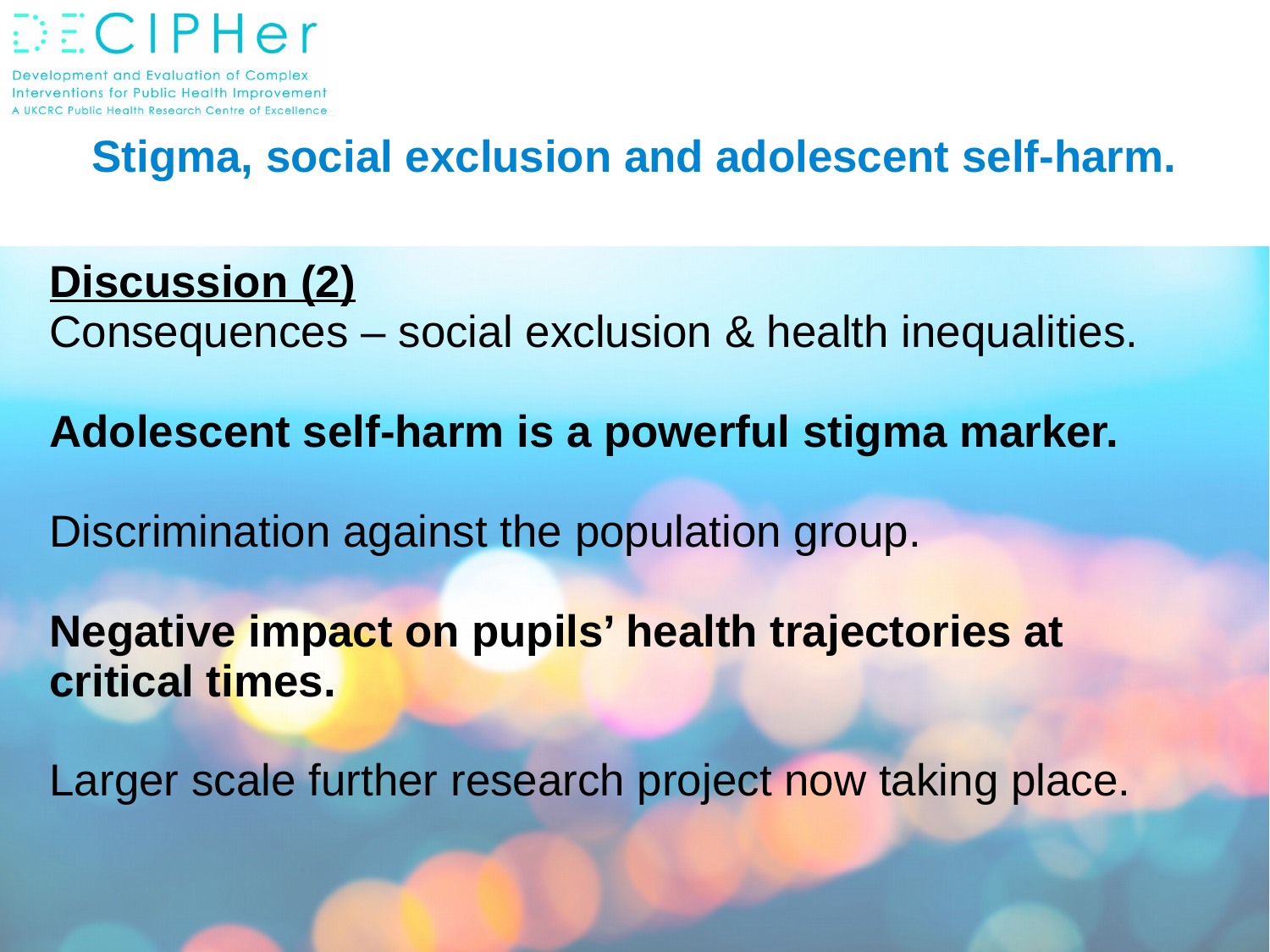

# **Stigma, social exclusion and adolescent self-harm.**

#### **MORE DETAILS:**

#### Email: [ParkerR9@cardiff.ac.uk](mailto:ParkerR9@cardiff.ac.uk)

Parker, R. 2018. A small-scale study investigating staff and student perceptions of the barriers to a preventative approach for adolescent self-harm in secondary schools in Wales -a grounded theory model of stigma. *Public Health*, 159, pp. 8- 13.

*In-depth supplementary report also available.*

Please email me for copies of these items, and for this presentation with its references.

*Thank you for listening.*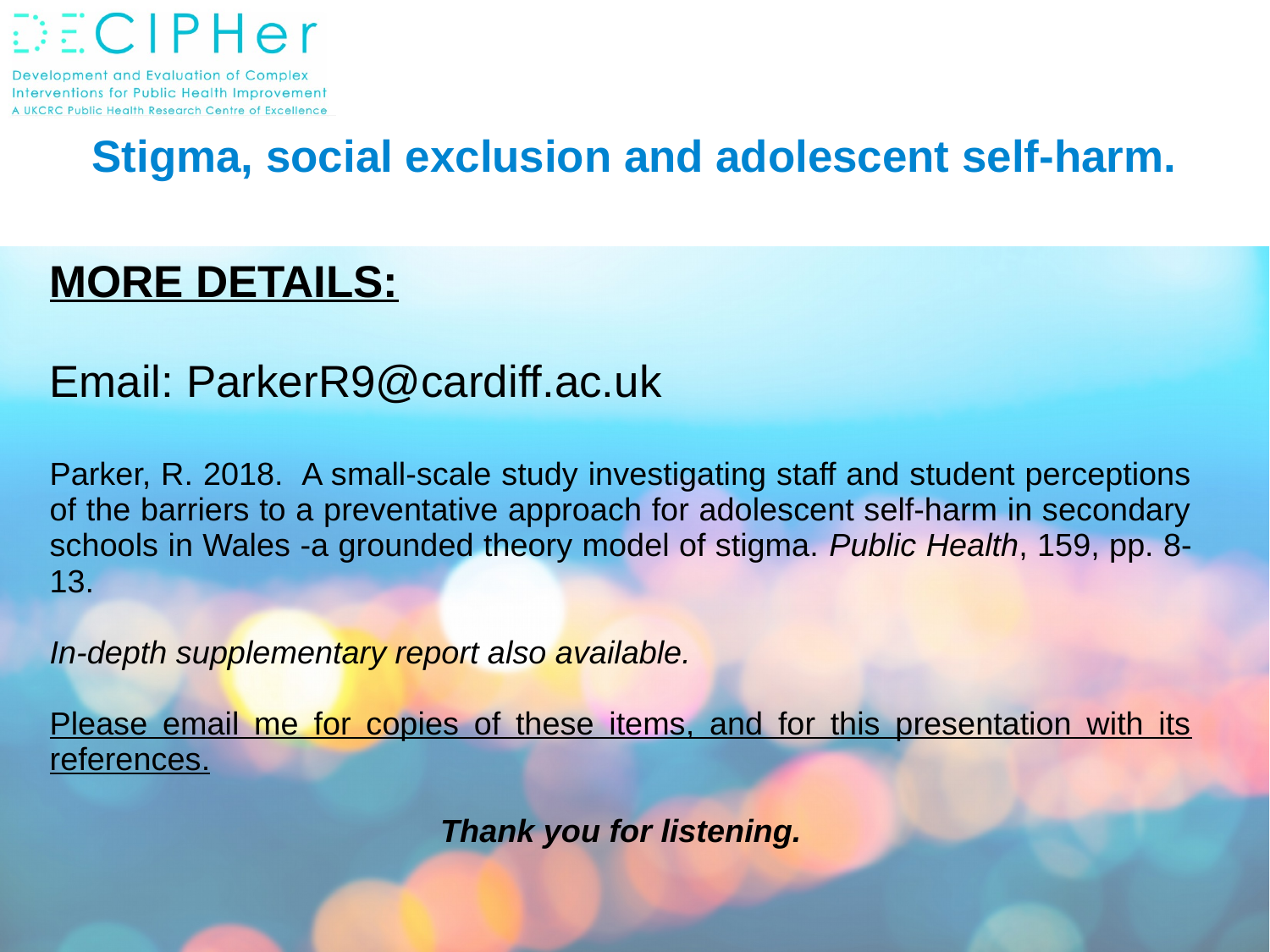

### **Stigma, social exclusion and adolescent self-harm.**

#### **REFERENCES (1):**

Arensman E, Corcoran P, McMahon E. The ice-berg model of self-harm: new evidence and insights. Lancet 2018;5(2):100e1.

Corbin J, Strauss A. Basics of qualitative research. Techniques and procedures for developing grounded theory. London: Sage Publications Ltd; 2015.

Corrigan PW, Watson AC. Understanding the impact of stigma on people with mental illness. World Psychiatry 2002;1(1):16e20.

Craig, P., Di Ruggiero, E., Frohlich, K.L., Mykhalovskiy, E. and White, M., on behalf of the Canadian Institutes of Health Research (CIHR) – National Institute for Health Research (NIHR) Context Guidance Authors Group. 2018. Taking account of context in population health intervention research: guidance for producers, users and funders of research. Southampton: NIHR Evaluation, Trials and Studies Coordinating Centre.

Department for International Development. Tools for development. A handbook for those engaged in development activity. Version 15.1. London: DFID; 2003.

De Souza DE. Elaborating the context-mechanism-outcome configuration (CMOc) in realist evaluation. A critical realist perspective. Evaluation 2013;19(2):141e54.

Evans RE, Hurrell C. The role of schools in children and young people's self-harm and suicide: systematic review and meta- ethnography of qualitative research. BMC Public Health 2016;16(401).<https://doi.org/10.1186/s12889-016-3065-2>.

Evans RE, Russell A, Mathews F, Parker R, the Self-harm and Suicide in Schools GW4 Research Collaboration, Janssens A. Full report. GW4 children and young people's self-harm and suicide research collaboration. GW4 Res Alliance 2016. Available at: <http://decipher.uk.net/report-launch-gw4-> children-young-peoples-self-harm-suicide-research-collaboration/ (accessed 1 December 2017).

Fletcher A, Jamal F, Moore G, Evans RE, Murphy S, Bonell C. Realist complex intervention science. Applying realist principles across all phases of the medical research council framework for developing and evaluating complex interventions. Evaluation 2016;22(3):286e303.

Gronholm PC, Henderson C, Deb T, Thornicroft G. Interventions to reduce discrimination and stigma. The state of the art. Soc Psychiatry Psychiatr Epidemiol 2017;52:249e58.

Hatzenbuehler ML, Phelan JC, Link BG. Stigma as a fundamental cause of population health inequalities. Am J Public Health 2013;103(5):813e21